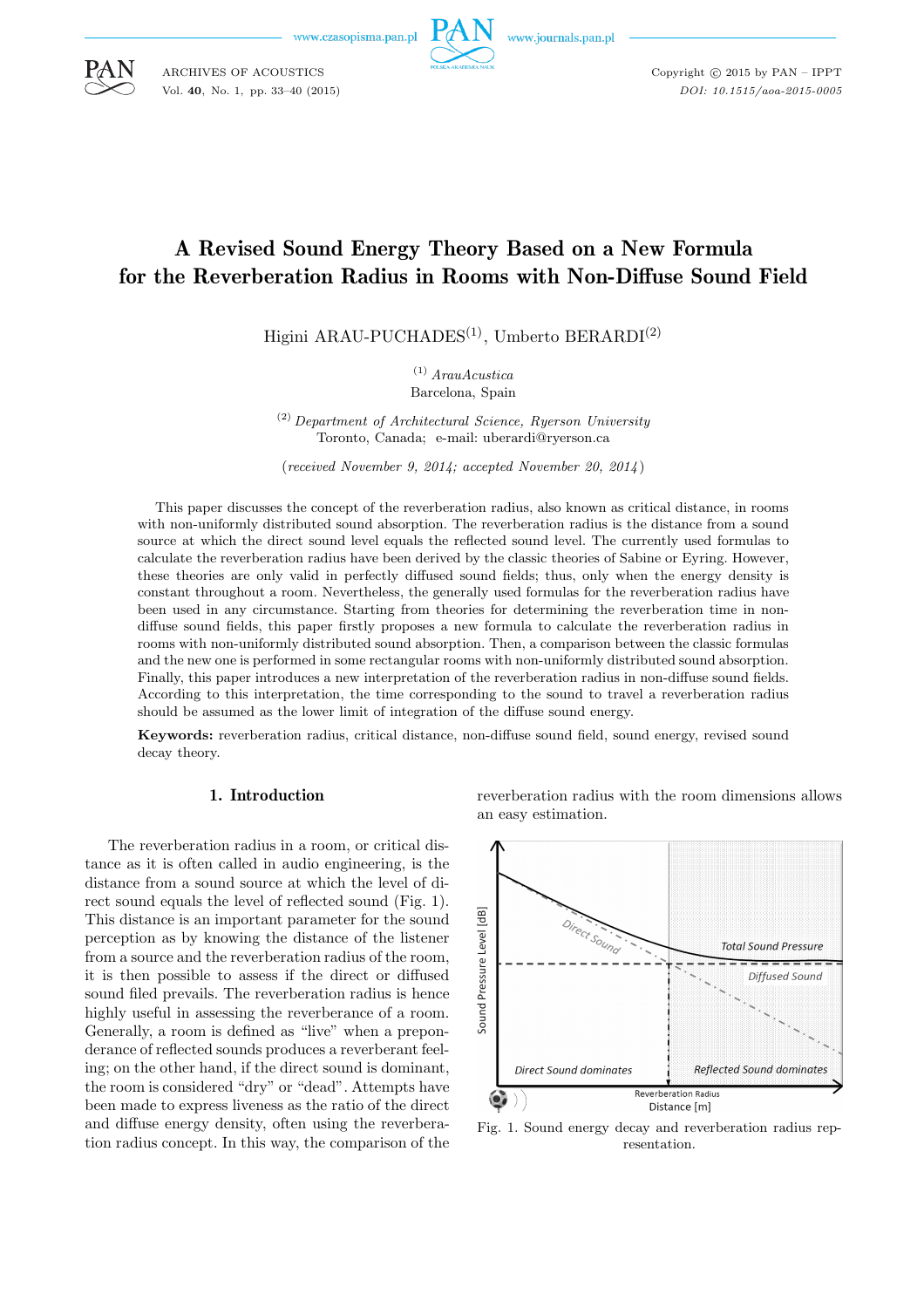In the sound recording field, studies proved that microphones must be located at a distance from the sound source shorter than the reverberation radius during recording (Mijic, Masovic, 2010). Such a position of the microphone allows recording a signal in which the direct sound prevails, minimizing the effect of the room.

Available formulas to calculate the reverberation radius refers to perfectly sound diffuse fields. According to these formulas, if the sound source is omnidirectional, the value of the reverberation radius  $(r_{HD})$  is the same in any directions. These formulas are based on the classic theories of Sabine (1922) and Eyring (1930). Both of these theories assume that sound pressure variance is zero, as a consequence a perfectly diffuse sound space with a constant sound energy density. In these cases, the mean free sound path within the room is equal to  $4 V/S$ , where V is the volume of the room and  $S$  is its total surface. BERANEK and NISHIhara (2014) recently proved that the well-known formula for the mean free path between reflections may be considered valid in most of the rooms, except for halls of unusual shapes such as the Tokyo Opera City hall.

Conversely, in a non-diffuse sound field, sound energy density is not constant. Therefore, the fluctuations in the sound pressure levels depend on the considered direction. A non-uniform distribution of absorption in a room is often the main reason for a nondiffuse sound field. Moreover, other phenomena, normally wave-type, such as resonance, interference, and focalization, may produce privileged sound-wave directions avoiding the sound to diffuse across the volume uniformly.

As a consequence of the non-uniform distribution of the sound energy, the reverberation radius is not constant, and the known formulas for calculating it are not valid anymore. Recent investigations in nonuniform sound fields have revealed that the measured values of the reverberation radius contradicted the expectations formulated according to the classic theories (ŠUMARAC-PAVLOVIĆ, MIJIĆ, 2007; LARSEN *et al.*, 2008; Mijić, Masovic, 2010).

The present paper proposes and tests a formula to calculate the reverberation radius in rooms with nonuniformly distributed sound absorption  $(r_{HND})$  and test it in some real rooms. The paper is based on a preliminary study presented by Arau-Puchades and BERARDI (2013) at a recent ICA conference, but instead of reporting the measurements taken in a real room by the authors as it was done in that study, in this one, software simulations are included.

This paper is structured in the following way: Secs. 2 and 3 discuss the formulas of the reverberation radius in diffuse and non-diffuse sound fields respectively; Sec. 4 assesses the different formulas in some case studies; Sec. 5 discusses the implications of the

different formulas of the reverberation radius on the revised theory of sound decay; finally, Sec. 6 reports concluding remarks.

## 2. The reverberation radius in diffuse sound fields

Sound level intensity is the sum of the direct sound intensity  $(I_{\text{direct}})$  and diffuse sound intensity  $(I_{\text{diffuse}})$ . Sound pressure level may be determined from the intensity level according to:

$$
L_p = L_I = 10 \log(I_{\text{total}}/I_{\text{ref}})
$$
  
= 10 log((I\_{\text{direct}} + I\_{\text{diffuse}})/I\_{\text{ref}}), (1)

where  $I_{ref}$  is the reference intensity and is equal to  $10^{-12}$  Watts/m<sup>2</sup>, whereas the direct intensity can be obtained considering the geometrical spreading of the sound, as:

$$
I_{\text{direct}} = QW/4\pi r^2,\tag{2}
$$

where  $Q$  is the source directivity,  $W$  is the sound power of the source, and  $r$  is the distance from the source to the receiver. Moreover, the diffuse intensity is equal to:

$$
I_{\text{diffuse}} = 4W/A,\tag{3}_1
$$

where A is total sound absorption in the room. According to Eyring, the sound absorption is equal to  $[-S \ln(1-\alpha) + 4mV]$ , where  $\alpha$  is the average absorption coefficient among the surfaces, and  $m$  is the sound absorption coefficient of the air.

In the classical theory, the diffuse intensity may be also expressed also as:

$$
I_{\text{diffuse}} = 25W(T/V). \tag{3)_2}
$$

From Eqs.  $(1)$ – $(3)$  the sound pressure level may be expressed as:

$$
L_p = L_w + 10 \log(1/4\pi r^2 + (4/A)), \tag{4}_1
$$

or

$$
L_p = L_w + 10\log(1/4\pi r^2 + (25(T/V)).
$$
 (4)<sub>2</sub>

When it is reasonable to assume the source as omnidirectional, then the Q term in previous formulas is neglected. Moreover, the absorption in the room reduces to simple multiplication of the surface and the absorption,  $A = S \cdot \alpha$ , whenever the absorption in the room is particularly low  $(\alpha < 0.2)$ , and the air absorption is insignificant  $(mV \approx 0)$ . This last requisite is generally valid at frequencies below 4 kHz (Berardi, 2014).

By considering the definition of the reverberation time, the formulas  $(4)_1$  and  $(4)_2$  lead to the classic Sabine's formula (1922):

$$
T = 0.16V/A.
$$
 (5)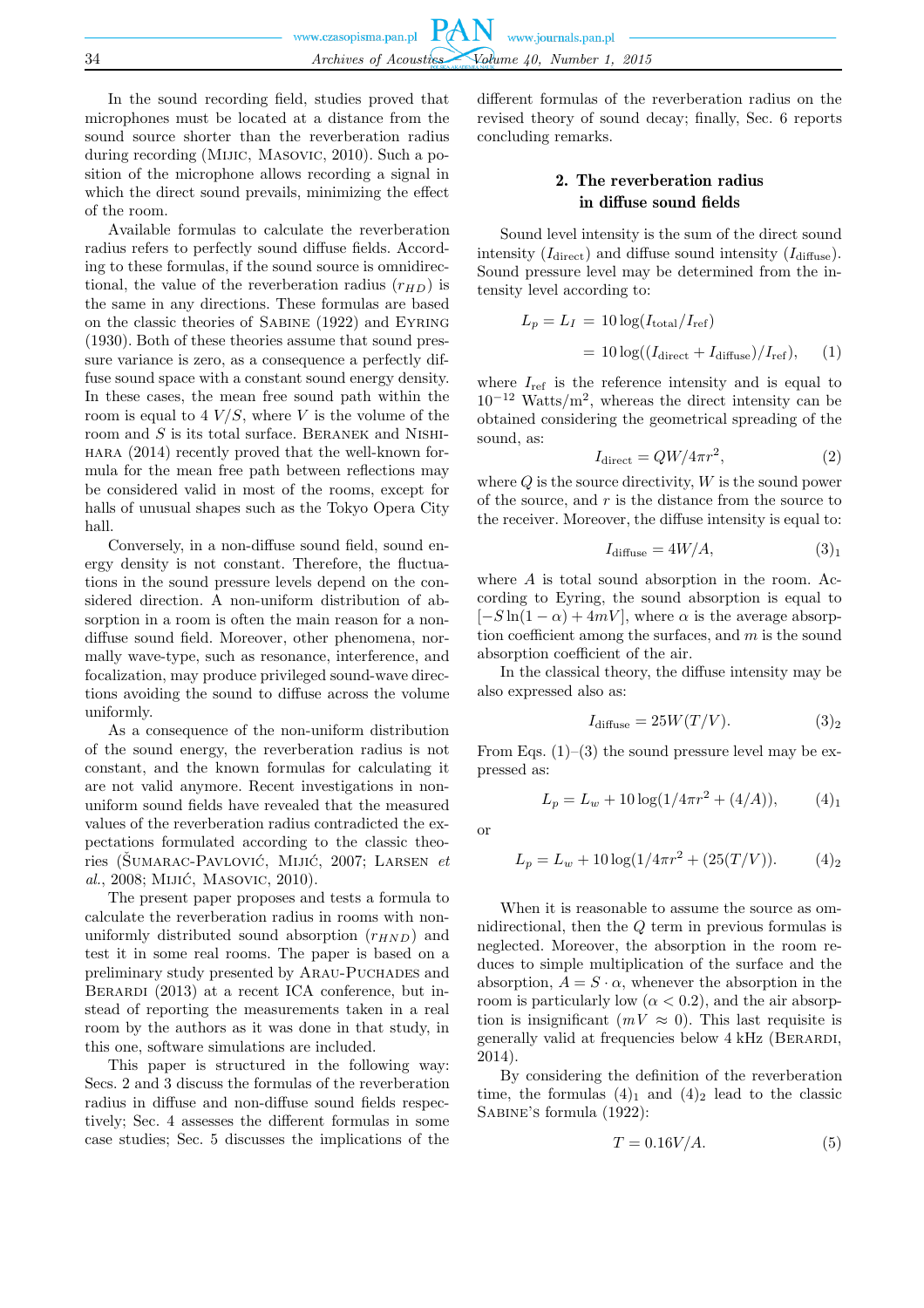This formula has sometimes been criticized and consequently, many other theories have been proposed to calculate the reverberation time (MILLINGTON, 1932; PUJOLLE, 1975; KUTTRUFF, 1991). However, one of the limits of the theories alternative to the classic diffuse sound field is that they often underestimate the reverberation time (MEHTA, MULHOLLAND, 1976; Bistafa, Bradley, 2000; Ducourneau, Planeau, 2003). For this reason, the Sabine's formula and the diffused sound theory are still widely used.

Knowing the expressions for the direct and diffuse sound pressure levels, it is possible to obtain the formula for the reverberation radius in a diffuse field  $(r_{HD})$ . This comes from equaling the sound intensity in (2) and the reflected sound intensity in  $(3)<sub>1</sub>$  or  $(3)<sub>2</sub>$ :

$$
r_{HD} = (A/16\pi)^{0.5},
$$
  
\n
$$
r_{HD} = ((0.01/\pi)(V/T))^{0.5}.
$$
\n(6)

As it is evident from the expressions in (6), the reverberation radius increases when the total absorption increases or when the reverberation time decreases. The Eqs.  $(6)_1$  and  $(6)_2$  allow to calculate the distance between a sound source and receivers where the direct field sound level emitted from the source is equal to the level in the reverberated sound field. In a perfectly diffuse sound field and with an omnidirectional source, the reverberation radius does not depend on the direction, and it shapes a sphere at equal distance  $(r_{HD})$  from the source. This means that at any point within the room at which the sound source is placed, there will be a spherical surface with radius  $r_{HD}$ . However, a perfectly diffuse sound field is difficult to create, and also rooms with diffuse sound fields, such as sports halls (GERRETSEN, 2006) or large reverberant churches (Berardi, 2012; 2014), cannot be considered perfectly diffuse. Generally, as a rule of thumb, any space in which some surfaces have an absorption coefficient greater than 0.2 may be difficult to consider perfectly diffuse. This means that in rooms such as recording studios or rooms acoustically designed for speech (classrooms or auditoriums) the sound field is rarely diffuse. The room shape also plays an important role over the diffusiveness of the sound field (Beranek, Nishihara, 2014). Finally, it is evident that the formulas for calculating the reverberation radius in (6) are hence invalid in most of the real rooms.

## 3. Reverberation radius in non-diffuse sound fields

The first non-diffuse sound field theory was proposed by Fitzroy over 50 years ago (1959). His proposition became established through an intuitive formula followed by repeated experimentations. His theory was based on an earlier idea put forward by Bagenal who stated: "*Reverberation in a rectangular room really consists of three sets of inter-reflections set up between the three pairs of opposite surfaces. It is important that these three reverberation times should be roughly of equal length as one smooth tone*" (Bagenal, 1941). However, Bagenal did not indicate which type of mean should be taken into account for the calculation of the reverberation time. Fitzroy's proposal for the reverberation time in rectangular rooms with non-diffuse sound field considered the arithmetical average, weighted by the fraction of area, of the three reverberation times calculated in each main direction: those connecting the floor and the ceiling, the right and left-hand lateral surfaces, and the front-back surfaces.

In 1988, ARAU-PUCHADES attracted by the intuition of the Fitzroy's formula, sought to explore it further. He introduced a model to calculate the reverberation time for the case of asymmetrical distribution of absorption, assuming that the reverberation decay is a hyperbolic process (ARAU-PUCHADES, 1988). This decay was supposed to be a superposition of three contributions: initial decay, first and second linear portion of the decay. This led him to demonstrate that the reverberation time for a non-diffuse field may be expressed as the geometric average of three reverberation times in each direction, weighted by the fraction of the area. Arau worked with a logarithmic-normal distribution of the decay coefficients which were proportional to the absorption coefficients in the three directions  $(\alpha_x, \alpha_y, \alpha_z)$ . Through this approach, he assumed a distribution of the absorption that complies with the Gauss's normal law of the mean free path. He then proposed to use the average absorption of each pair of opposite walls as the absorption coefficients used in his formula (ARAU-PUCHADES, 1988). The resulting reverberation time is hence:

$$
T = T_x^{Sx/S} \cdot T_y^{Sy/S} \cdot T_z^{Sz/S},\tag{7}
$$

where each factor  $T_i$  (for  $i = x, y, z$ ) is:

$$
T_i = 0.16V/A_i = 0.16V/(-S\ln(1 - \alpha_i) + 4mV)
$$
 (8)

and the absorptions  $S_i$  in each direction are:

$$
A_x = [-S \ln(1 - \alpha_x) + 4mV],
$$
  
where  $\alpha_x = (S_{x1}\alpha_{x1} + S_{x2}\alpha_{x2})/S_x$ ,  

$$
A_y = [-S \ln(1 - \alpha_y) + 4mV],
$$
  
where  $\alpha_y = (S_{y1}\alpha_{y1} + S_{y2}\alpha_{y2})/S_y$ , (9)

$$
A_z = [-S \ln(1 - \alpha_z) + 4mV],
$$
  
where  $\alpha_z = S_{z1} \alpha_{z1} + S_{z2} \alpha_{z2})/S_z$ .

Finally, the expression of the reverberation time in (7) may be re-written as:

$$
T = (0.16V/A_x)^{Sx/S} \cdot (0.16V/A_y)^{Sy/S}
$$

$$
\cdot (0.16V/A_z)^{Sz/S}.\tag{10}
$$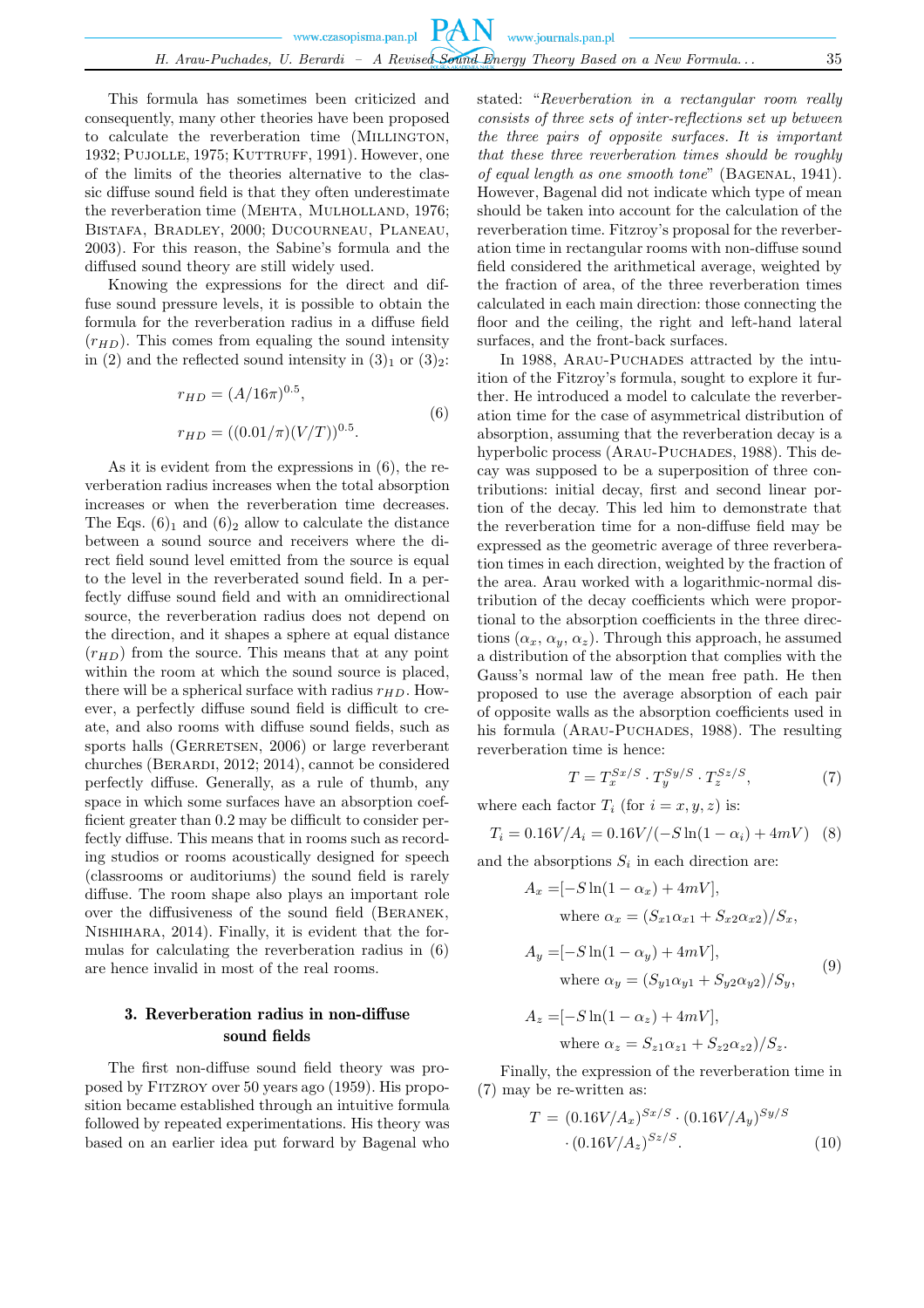|    | www.czasopisma.pan.pl $PAN$ www.journals.pan.pl |
|----|-------------------------------------------------|
|    |                                                 |
|    |                                                 |
| 36 | Archives of Acoustics Volume 40, Number 1, 2015 |
|    |                                                 |

The Arau's formula shows that Fitzroy's theory was not completely correct, as it was only valid when the reverberation times in each direction  $(T_x, T_y, T_z)$ are equal, or approximately equal. A tendency for coincidence of the Fitzroy's formula with the Sabine's and Eyring's formulas may occur depending on the closeness of the average absorption coefficients in every direction. However, whenever the reverberation times are well differentiated among the directions, then the Fitzroy's formula diverges significantly from theoretical results as recently shown in some round robin tests (MEHTA, MULHOLLAND, 1976; ISTAFA, Bradley, 2000; Ducourneau, Planeau, 2003).

The formula (10) covers diffuse and non-diffuse sound fields, and appears as a general formulation of the theory of reverberation. In fact, in case of a uniform absorption distribution within the space, it coincides with Sabine's or Eyring's formulas. From Eq. (10), it is possible to calculate the reverberation radius in each direction similarly to the expression (6):

$$
r_{HNDi} = (QA_i/16\pi)^{0.5}.
$$
 (11)

In (11), the reverberation radius in each direction increases as the equivalent absorption in that direction increases. From this equation, it is possible to calculate the reverberation time as a product of terms of reverberation for the facing surfaces, each one expressed as a function of the reverberation radius in that direction:

$$
T = (0.01V/\pi r_{HNDx}^2)^{Sx/S} \cdot (0.01V/\pi r_{HNDy}^2)^{Sy/S}
$$

$$
\cdot (0.01V/\pi r_{HNDz}^2)^{Sz/S}, \tag{12}
$$

$$
T = (0.01V/\pi r_{HND}^2),\tag{13}
$$

where  $r_{HND} = r_{HNDx}^{Sx/S} \cdot r_{HNDy}^{Sy/S} \cdot r_{HNDz}^{Sz/S}$ .

The reverberation radius for a non-diffuse sound field  $r_{HND}$  in a room is finally obtained as:

$$
r_{HND} = (QA/16\pi)^{0.5},
$$
  
where  $A = A_x^{Sx/S} \cdot A_y^{Sy/S} \cdot A_y^{Sz/S}$ , (14)

$$
r_{HND} = ((Q0.01/\pi)(V/T))^{1/2}.
$$

It is evident that if  $A_x$ ,  $A_y$ , and  $A_z$  tend to be equal, which corresponds to have similar absorption in the three directions, then  $r_{HND} \approx r_{HD}$ . In this case, the reverberation radius in (11) equals the formulas for diffuse sound fields in (6).

# 4. Case study analysis of the reverberation radius in non-diffuse sound fields

The results of a comparison among values of the reverberation radius according to different formulas are reported in this section.

Figure 2 shows the configurations of the rooms used in the experimental inter-comparison among theories for non-diffuse spaces carried out by MEHTA and MULholland (1976). This study was the first comparative test about asymmetric distribution absorption in a room. The room had the following dimensions: 4.5 m length, 2.7 m width, and 2.4 m height. Its volume was 29.16 m<sup>3</sup> . Five of the Mehta-Mulholland's cases have been investigated. Moreover, the simple space, with no absorptive panels, was considered. This case was used to verify the accuracy of the models, and it is here referred as case 0. In the other five configurations, an absorptive material was used to add non-uniform absorption to the room. The surface not covered of this material was simulated as normal gypsum plaster. The investigated rooms are represented in Fig. 2: case 1, absorption on the long walls; case 2, absorption on one long wall; case 3, absorption on the floor and the two short walls; case 4, absorption on the floor and on one short wall; case 5, absorption on three mutually perpendicular surfaces.



Fig. 2. Configurations of room simulated in this paper: marked walls indicate absorptive surfaces.

#### *4.1. Acoustic simulation setup*

The software CATT-Acoustics v.8 was used for the simulation ( $DALENBACK$ , 2008). This software is a room acoustics prediction program based on a mixed algorithm. Firstly, it performs a ray tracing algorithm analysis according to the image source method and then, a diffuse reflection algorithm allows studying the late decay of the sound  $(DALENBÄCK, 2008)$ . The software utilizes a randomized tail-corrected cone-tracing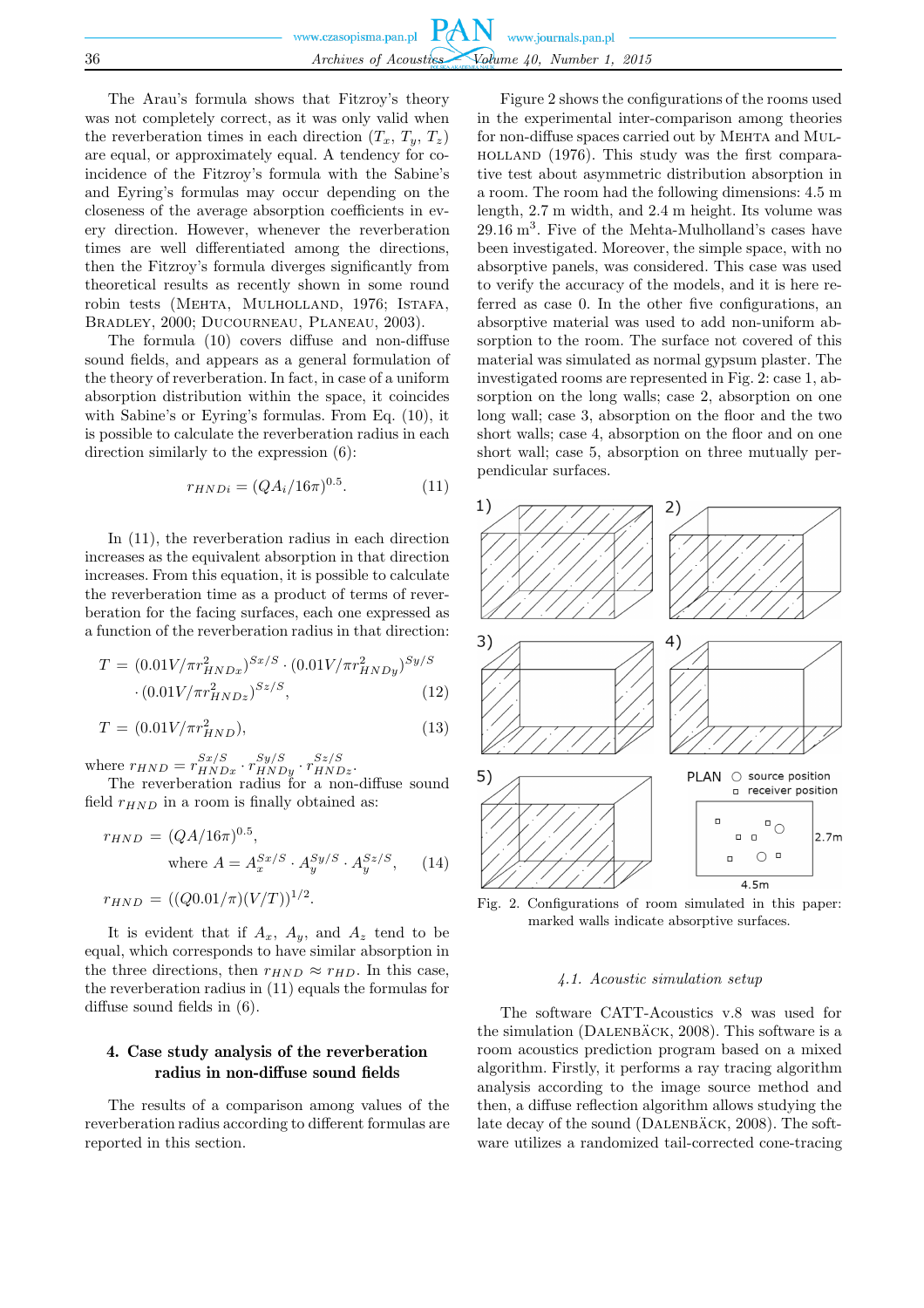|                        | Absorption coefficient |          |                                                                                                     |      |      |      | Scattering coefficient |      |      |      |      |      |
|------------------------|------------------------|----------|-----------------------------------------------------------------------------------------------------|------|------|------|------------------------|------|------|------|------|------|
|                        |                        |          | 125 Hz   250 Hz   500 Hz   1 kHz   2 kHz   4 kHz   125 Hz   250 Hz   500 Hz   1 kHz   2 kHz   4 kHz |      |      |      |                        |      |      |      |      |      |
| Absorptive surfaces    | .50                    | $0.60\,$ | 0.70                                                                                                | 0.80 | 0.80 | 0.80 | .35                    | 0.40 | 0.50 | 0.50 | 0.60 | 0.65 |
| No absorptive surfaces | .03                    | 0.03     | 0.05                                                                                                | 0.05 | 0.07 | 0.07 | .35                    | 0.40 | 0.50 | 0.50 | 0.60 | 0.65 |

Table 1. Material properties selected for the CATT simulations.

that combines features of both specular cone-tracing and standard ray tracing (SUMMERS *et al.*, 2005).

For diffuse-reflection order equal to one, a number of elementary sources are created on each diffusing surface. Power is radiated from the surface according to the Lambert's cosine law, and is proportional to  $s(1 - \alpha)$ , where s is the scattering coefficient of the surface and  $\alpha$  is the absorption coefficient. Similarly, the powers of first-order and second-order specular reflections are reduced by  $(1-s)(1-\alpha)$ .

For the direct sound and first-order specular reflections, values at frequencies between the input octaveband centre frequencies are found by interpolation, using a cubic-spline method. For first-order diffuse reflection, the software creates many secondary sources whose number is automatically decided proportionally to the scattering of the material. All the reflections both of the first-order and higher-order reflections are divided by octave-band filters before being summed together. The room-prediction algorithm includes phase in order to predict impulse response. The reflectionpath phase calculation method depends on the reflection order. Main advantages of CATT-Acoustics are that room surfaces can be modelled with frequencydependent absorption and scattering coefficients, and that cone-tracing is performed independently for each frequency band. More details about the software are available in HODGSON *et al.* (2008) and BERARDI (2014).

Geometrical characteristics of the room were simulated similarly to the study in MEHTA and MULHOL- $LAND (1976)$  to help comparison of the results. In this way it was possible to compare the simulated results with measured ones in that study. Table 1 reports the material properties adopted in the simulations.

#### *4.2. Results*

The results of the reverberation time with the different formulas, Sabine's, Eyring's and Arau's ones, are shown in Fig. 3 for the frequency band of 1 kHz. This frequency band was considered representative after having verified that a similar pattern occured for other frequency bands too. Figure 3 also shows the reverberation radii for the six cases according to the respective formulas for each theory. In general, the simulated values for the reverberation radius were lower than the predicted through the formulas at lower frequency (particularly in the low frequency band of 125 Hz) and



Fig. 3. Reverberation time and reverberation radius simulated or predicted with the Sabine's or Eyrings' formulas, or with the  $r_{HND}$  formula proposed in this paper.

were higher at higher frequencies. The results have not been considered reasonable at such low frequency band given the intrinsic limitations of ray-tracing software simulations at low frequency (BERARDI, 2014), given the strong effect of room modes (Sakuma, 2012); consequently, the results at low frequencies are not considered in this paper.

The standard deviations report the average among six different receiver positions in the simulations and two source positions in each room.

Results of the reverberation radius show that the error committed in the estimation with the Sabine's or Eyring's formula is considerable, being on average 18.5% and 28.9% of the simulated value respectively. The estimation with the new formula for  $r_{HND}$  is much more accurate, and it results in an average error of 2.5% only. In particular, it is important to underline that the reverberation radius calculated with the Sabine's or Eyring's formulas often exceeds the sim-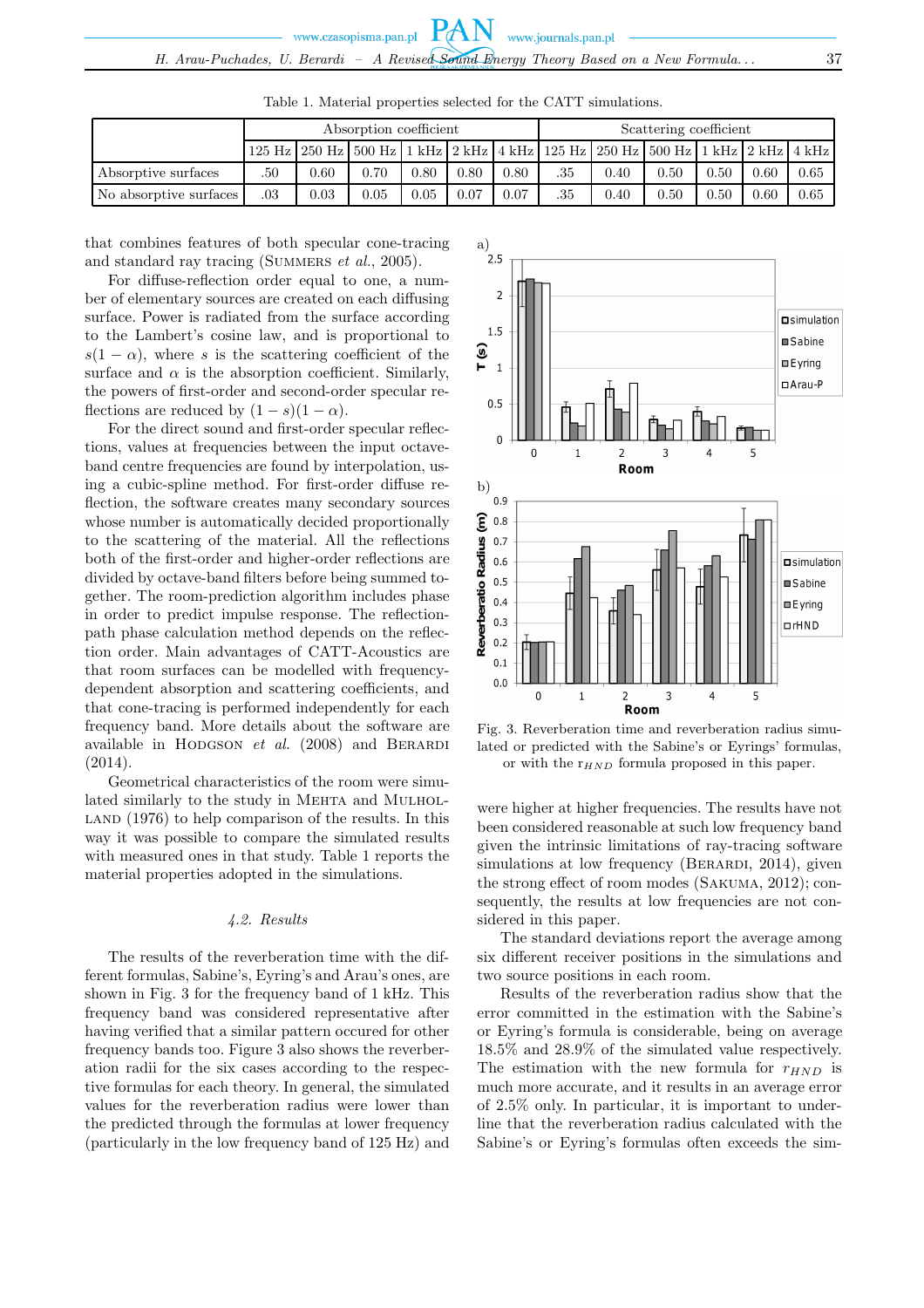ulated values. Reasons for this were firstly given by BARRON and LEE in their revised theory (1988), where they showed that the level of the reflected sound decreases with the distance from the sound source.

A description of the results in the different cases is as follows:

- in case 0, the different formulas for the reverberation time and the reverberation radius predict similar results; hence, all the formulas may be considered accurate with high diffusiveness;
- in case 1, the Arau-P's formula is significantly more accurate than the classic formulas. The formula proposed in  $(14)<sub>1</sub>$  resulted in an error of a few cm, whereas the errors with the Sabine's and Eyring's formula were 0.47 m and 0.61 m respectively. This demonstrates the limitation of the classic theories, in rooms with a strongly nonuniform distribution of absorption;
- in case 2, with absorption on just one long wall, the simulated reverberation time is 0.19 s longer than in case 1, and the simulated reverberation radius decreased from 0.42 m to 0.36 m. These differences were partially predicted by the classic formulas, but only the result of the new  $r_{HND}$ is accurate (the error in the reverberation radius estimate was  $0.02$  m with the formula in  $(14)_{2}$  and 0.20 m and 0.12 m with the Sabine's and Eyring's formula respectively);
- in case 3, the reverberation time reduces to 0.29 s which is accurately predicted by Arau and underpredicted by the other formulas. However, the percentage differences between the methods are larger for the values of the reverberation radius than for the reverberation time;
- in case 4, the classical models underestimate the reverberation time value and overestimate the reverberation radius, whereas the Arau's formula for the reverberation time results similar to the simulated one and the reverberation radius in  $(14)<sub>1</sub>$ gives an error of only 1 cm;
- in case 5, the Arau's and Eyring's formulas produce less accurate prediction of the reverberation time than the Sabine's formula; this reflects on the estimation of the reverberation radius where a 2% error in the estimation with the Sabine's formula occurs, while the other formulas give an error of 10%.

Previous results suggest some useful considerations. Firstly, when the reverberation time is particularly long, the different formulas generally approach more similar values (Fig. 4); as a consequence the reverberation radii calculated with different formulas were particularly close. On the other side, the classic formulas should not be used in case of strongly nonhomogenous sound absorption distribution. This is for example the case of classrooms and conference halls with absorbing surfaces on the ceiling of on one lateral wall. Similarly, the classic formulas do now seem to be adequate when most of the absorption is concentrated in one direction, which again is sometimes the case for architectural symmetrical reasons.

Finally, Fig. 4 visualizes clearly the value of the new formula for calculating the reverberation radius over the classical ones.



Fig. 4. Simulated over calculated reverberation radius using different formulas (classic Sabine's or Eyrings' formulas and the  $r_{HND}$  formula proposed in this paper) for different reverberation times of the room.

### 5. Interpreting the reverberation radius within the "revised" theory

According to the classic theory the sound strength should not vary considerably at sufficient distance from the source where the energy of the reflected sound field, equally distributed throughout the space, is dominant. However, BARRON and LEE (1988) showed that the reflected sound energy may significantly fall off with increasing source-receiver-distance. Barron and Lee found out that the sound level decay was linear soon after the direct sound in the majority of the halls and the reflected sound level decreased with increasing source-receiver distance. This is due to the fact that receivers closer to the source not only receive a higher level of direct sound, but also higher levels of early reflections because these have travelled shorter distances. Thus, they proposed a model based on the following assumptions: the direct sound is followed by linear level decay at a rate corresponding to the reverberation time; the instantaneous level of the late decaying sound is uniform throughout the space; the time  $t_0$  corresponds to the time the signal is emitted from the source, therefore the direct sound reaches a point at a distance r from the source after a time  $t_D = r/c$ . In this way the integrated energy decreases when the source-receiver distance increases, while the early/late reflected energy ratio remains constant; the integrated value for the reflected sound level is assumed to be,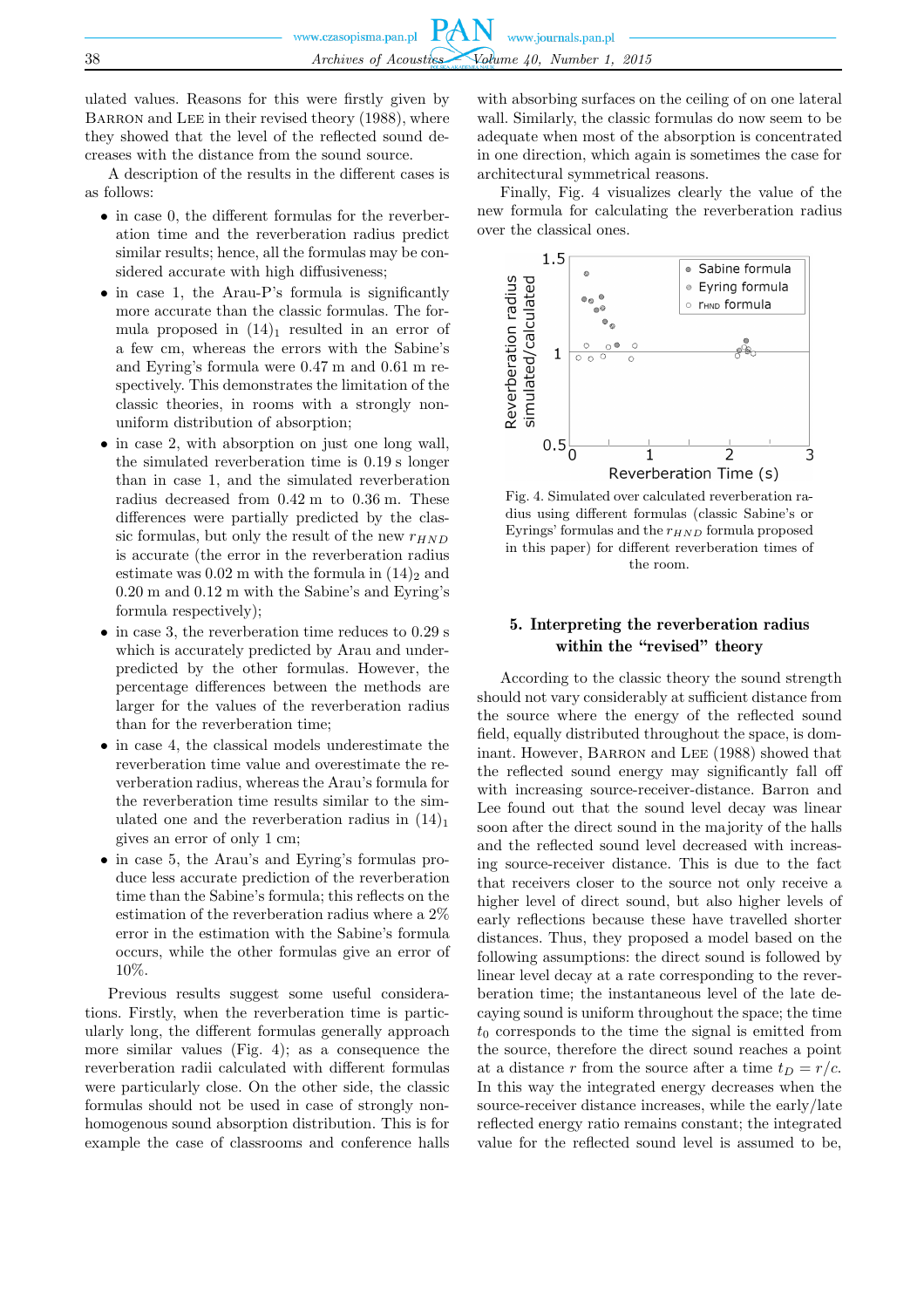at  $r = 0$ , equal to the value predicted by the classic theory (BERARDI *et al.*, 2009). According to the Barron and Lee's revised theory of sound decay, the sound energy may be calculated as

$$
G = 10 \log_{10} (100/r^2 + 31200 \cdot T/V \cdot e^{(-0.04 \cdot r/T)})
$$
. (15)

The exponential term  $(-0.04 \cdot r/T)$  marks the difference between the classic and the revised theory. It accounts for the fact that the linearly decaying reflected sound, which is assumed to have a uniform instantaneous level at late time, cannot start before the arrival time of the direct sound  $t_0 = r/c$ , thus yielding a refined integration limit for the calculation of the total reflected sound level.

Although applying the revised theory to concert halls markedly improves the prediction accuracy compared to classic theory, the revised theory still has some limitations (VORLÄNDER, 1995; BERARDI *et al.*, 2009). In particular, there has been significant discussion in the last years about the appropriate starting time  $t_0$  for the integration of the reverberant field. Vorländer suggested that the integration should not start at the arrival time of the direct sound but at the arrival time of the first order reflections, and he showed that the lower limit of integration is identical to the mean free path (VORLÄNDER, 1995). Another reasonable assumption for the starting time of the integration has been the direct sound delay plus the delay of the first order reflections (ITDG). Barron acknowledges that considering the ITDG might be beneficial and possibly offer more accurate predictions, but he points out that this would require additional input parameters such as consideration of the shape and geometry of the hall and the exact source and receiver position (VORLÄNDER, 1995). In addition, he makes clear that irrespective of the choice of  $t_0$ , precise agreement from this theory cannot be expected since using continuous integration of the energy fractions of the reflected sound cannot account for the discrete character of the early reflections. In fact, several other methods with no continuous integration have been developed in recent years. The reader can refer to BERARDI *et al.* (2009) for a review of no continuous integration methods.

Interpreting what happens to the sound field after the emission of a sound, it is clear that initially only the direct sound exits. Then, the reflection of the sound on the surfaces of the room generates distinctive reflections. However, the direct sound level is higher and prevents perceiving the reverberated sound field for a while. This means that, during a lapse of time that can be approximated to the time required by the sound to travel a reverberation radius, our hearing cannot hear the reverberated field although the first sound reflections have already been occurred on the walls of the room. Consequently, in a highly reverberant room (long T corresponds to short  $r_H$ ) the reverberated field is perceived almost instantly; reversely, if the space is dry (short T corresponds to long  $r_H$ ), it takes longer to hear the reverberated sound field.

As we stated earlier, a useful way to interpret this is through considering that at shorter distances than the reverberation radius, the direct sound dominates, and at longer distances than the reverberation radius, the diffuse sound field dominates (ARAU-PUCHADES, 2012). This means that in a point within a reverberation radius distance, the listener will perceive clearly the direct sound, that then will start decreasing, and after a while the diffuse sound field will become perceptible. In this way, a longer time separates the direct and the diffused sound field (it is useful to consider the analogy between being at a distance shorter than the reverberation radius and having to wait longer to have an equal sound level between direct and diffuse sound level). Reversely, when the listener is at a distance from the source longer than the reverberation radius, the time to wait for the balancing between direct and diffuse sound levels is shorter.

According to this new interpretation of the reverberation radius, this may be considered for assessing the lower limit of integration of the diffuse sound energy. The diffused sound energy can hence be written as:

$$
\sum_{t}^{\infty} = (w/V) \int_{t_d}^{\infty} e^{-(c(t-t_H)/4V)A} dt, \qquad (16)
$$

where the lower limit is  $t_d = t - t_H$ , for  $t_d \geq 0$ , with  $t_H$ the time corresponding to the sound to travel a reverberation radius. The expression in (1) allows rewriting the formulas for the diffuse intensity in (3) as:

$$
I_{\text{diffuse}} = (4W/A) \cdot e^{-((r - r_H)/4V)A},
$$
  
\n
$$
I_{\text{diffuse}} = 25W(T/V) \cdot e^{-0.04(r - r_H)/T}.
$$
\n(17)

#### 6. Conclusions

Before this paper, the concept of reverberation radius was only considered and assessed according to the classic theory of diffuse sound fields. Reversely, in this paper a new formula to estimate the reverberation radius in rooms with no-uniform absorption has been proposed. Case studies have proved the validity of the formula of the reverberation radius for non-uniformly distributed sound absorption. Finally, this paper has shown that the reverberation radius may be used to correct the diffuse intensity in the revised theory, where the lower limit of integration of the diffuse sound energy may be assumed equal to the time required to the sound to travel a reverberation radius.

The investigation of the reverberation radius in real rooms with non-diffuse sound field and non-box shape remains an important field to research. One of the interesting aspects related to the reverberation radius is related to its measurement technique and the relative